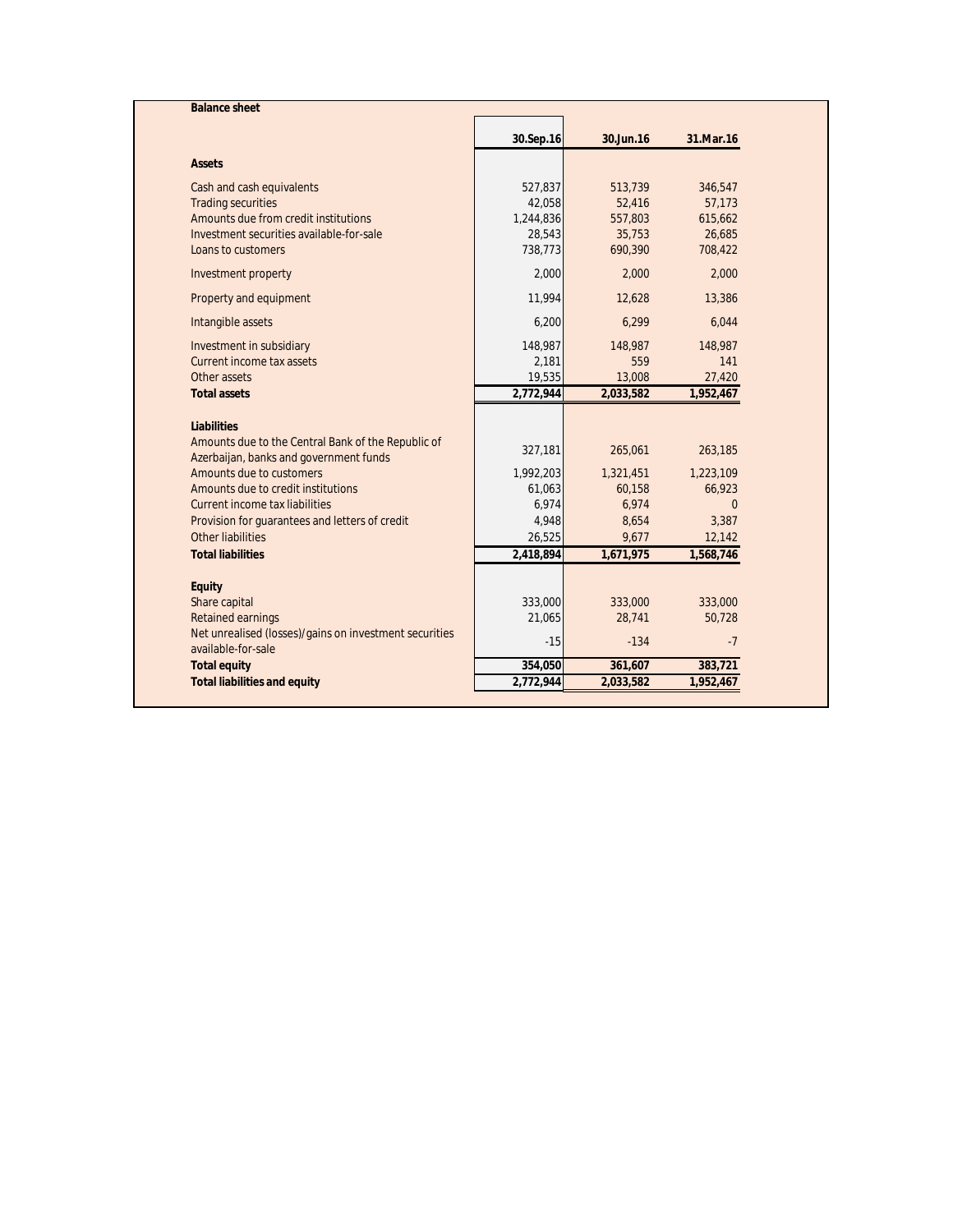## **Profit and loss statement**

|                                                       | <b>2016 III</b><br>quarter | 2016 II<br>quarter | 2016 l<br>quarter | Year      |
|-------------------------------------------------------|----------------------------|--------------------|-------------------|-----------|
| Interest income                                       | 27,288                     | 24,509             | 25,107            | 76,904    |
| Interest expense                                      | $-9.534$                   | $-8.846$           | $-7.790$          | $-26,170$ |
| Net interest income                                   | 17.754                     | 15,663             | 17,317            | 50,734    |
| <b>Provisions</b>                                     | $-31.123$                  | $-18,207$          | 2,656             | $-46,674$ |
| Net interest income after provision for impairment of |                            |                    |                   |           |
| interest bearing assets                               | $-13,369$                  | $-2.544$           | 19,973            | 4,060     |
|                                                       |                            |                    |                   |           |
| Net fee and commission income                         | 5.195                      | 5.622              | 5.048             | 15.865    |
| Net gains from securities                             | $-1.091$                   | 2.925              | $-84$             | 1.750     |
| Net gains/(losses) from foreign currencies:           | 10,848                     | 5.554              | 20,526            | 36.928    |
| Other income                                          | 8                          | 26                 | 57                | 91        |
| <b>Non-interest income</b>                            | 14,960                     | 14,127             | 25,547            | 54,634    |
| Personnel expenses                                    | $-4.524$                   | $-6.484$           | $-4,497$          | $-15,505$ |
| General and administrative expenses                   | $-3.534$                   | $-13.139$          | $-2.740$          | $-19,413$ |
| Depreciation and amortisation                         | $-1,244$                   | $-1.253$           | $-1,350$          | $-3,847$  |
| <b>Non-interest expenses</b>                          | $-9.302$                   | $-20.876$          | $-8,587$          | $-38,765$ |
|                                                       |                            |                    |                   |           |
| (Loss)/profit before income tax expense               | $-7,711$                   | $-9.293$           | 36,933            | 19,929    |
| Income tax expense                                    | 35                         | $-7,282$           | $-29$             | $-7,276$  |
| Net (loss)/profit for the year                        | $-7,676$                   | $-16.575$          | 36,904            | 12,653    |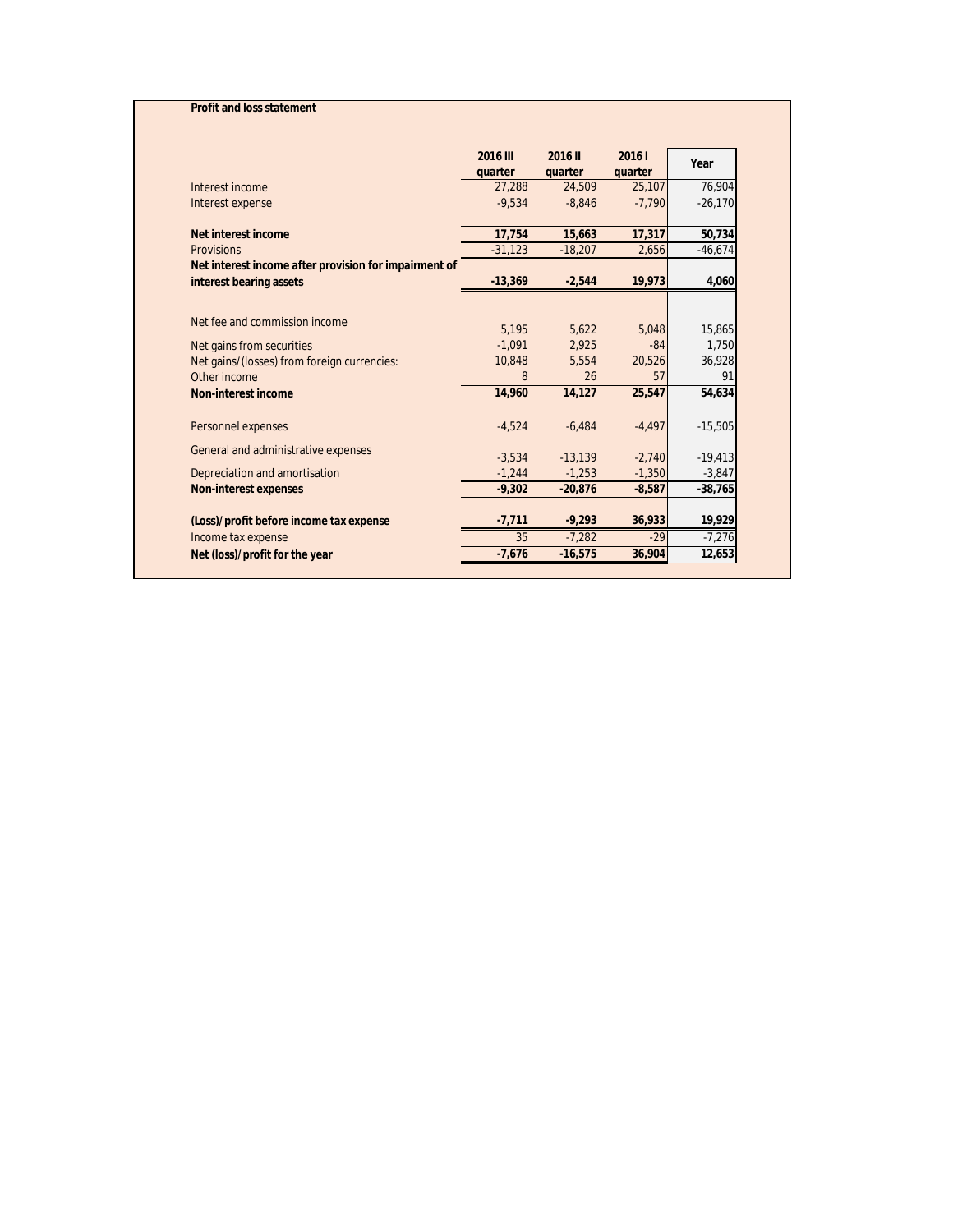|                                                                          | <b>2016 III</b><br>quarter | 2016 II<br>quarter | 20161<br>quarter | Year       |
|--------------------------------------------------------------------------|----------------------------|--------------------|------------------|------------|
|                                                                          |                            |                    |                  |            |
| Cash flows from operating activities                                     |                            |                    |                  |            |
| Interest received                                                        | 23,387                     | 23,274             | 20,768           | 67,429     |
| Interest paid                                                            | $-7,981$                   | $-7,997$           | $-6,902$         | $-22,880$  |
| Net fees received                                                        | 5,195                      | 5,622              | 5,048            | 15,865     |
| Realised gains less losses from dealing in foreign currencies            | 10,848                     | 5,554              | 20,526           | 36,928     |
| Personnel expenses paid                                                  | $-4,524$                   | $-6,484$           | $-4,497$         | $-15,505$  |
| General and administrative expenses paid                                 | $-3,534$                   | $-13,139$          | $-2,740$         | $-19,413$  |
| Other operating received/(paid)                                          | $-1,083$                   | 2,951              | $-27$            | 1,841      |
| Cash flows from operating activities before changes in operating assets  |                            |                    |                  |            |
| and liabilities                                                          | 22,308                     | 9,781              | 32,176           | 64,265     |
| Net (increase)/decrease in operating assets                              |                            |                    |                  |            |
| <b>Trading securities</b>                                                | 10,358                     | 4,757              | $-4,034$         | 11,081     |
| Amounts due from credit institutions                                     | $-687,033$                 | 57,859             | $-94,383$        | $-723,557$ |
| Loans to customers                                                       | $-79,523$                  | $-175$             | $-49$            | $-79,747$  |
| Other assets                                                             | $-6,527$                   | 14,412             | $-14,191$        | $-6,306$   |
| Net increase/(decrease) in operating liabilities                         |                            |                    |                  |            |
| Amounts due to the Central Bank of the Republic of Azerbaijan, banks and |                            |                    |                  |            |
| government funds                                                         | 62,120                     | 1,876              | $-45,060$        | 18,936     |
| Amounts due to customers                                                 | 670,752                    | 98,342             | $-139,405$       | 629,689    |
| Amounts due to credit institutions                                       | 905                        | $-6,765$           | $-26,889$        | $-32,749$  |
| <b>Other liabilities</b>                                                 | 15,626                     | 3,062              | 3,683            | 22,370     |
| Net cash from/(used in) operating activities before income tax           | 8,986                      | 183,148            | $-288,152$       | $-96,018$  |
| Income tax paid                                                          | $-1,587$                   | $-726$             | 117              | $-2,196$   |
| Net cash from/(used in) operating activities                             | 7,399                      | 182,422            | $-288,035$       | $-98,214$  |
|                                                                          |                            |                    |                  |            |
| <b>Cash flows from investing activities</b>                              |                            |                    |                  |            |
| Net cashflow from AFS                                                    | 7,210                      | $-9,068$           | $-25,436$        | $-27,294$  |
| Net cashflow from PPE                                                    | $-610$                     | $-495$             | $-906$           | $-2,011$   |
| Net cashflow from intangible                                             | 99                         | $-255$             | $-1,271$         | $-1,427$   |
| Net cash (used in)/from investing activities                             | 6,699                      | $-9,818$           | $-27,613$        | $-30,732$  |
|                                                                          |                            |                    |                  |            |
| <b>Cash flows from financing activities</b><br>Dividends paid            | $\mathbf{0}$               | $-5,412$           | $\mathbf{0}$     | $-5,412$   |
| Net cash from financing activities                                       | $\mathbf{0}$               | $-5,412$           | $\mathbf{0}$     | $-5,412$   |
|                                                                          |                            |                    |                  |            |
| Net increase/(decrease) in cash and cash equivalents                     | 14,098                     | 167,192            | $-315,648$       | $-134,358$ |
| Cash and cash equivalents, beginning                                     | 513,739                    | 346,547            | 662,195          | 662,195    |
| Cash and cash equivalents, ending                                        | 527,837                    | 513,739            | 346,547          | 527,837    |